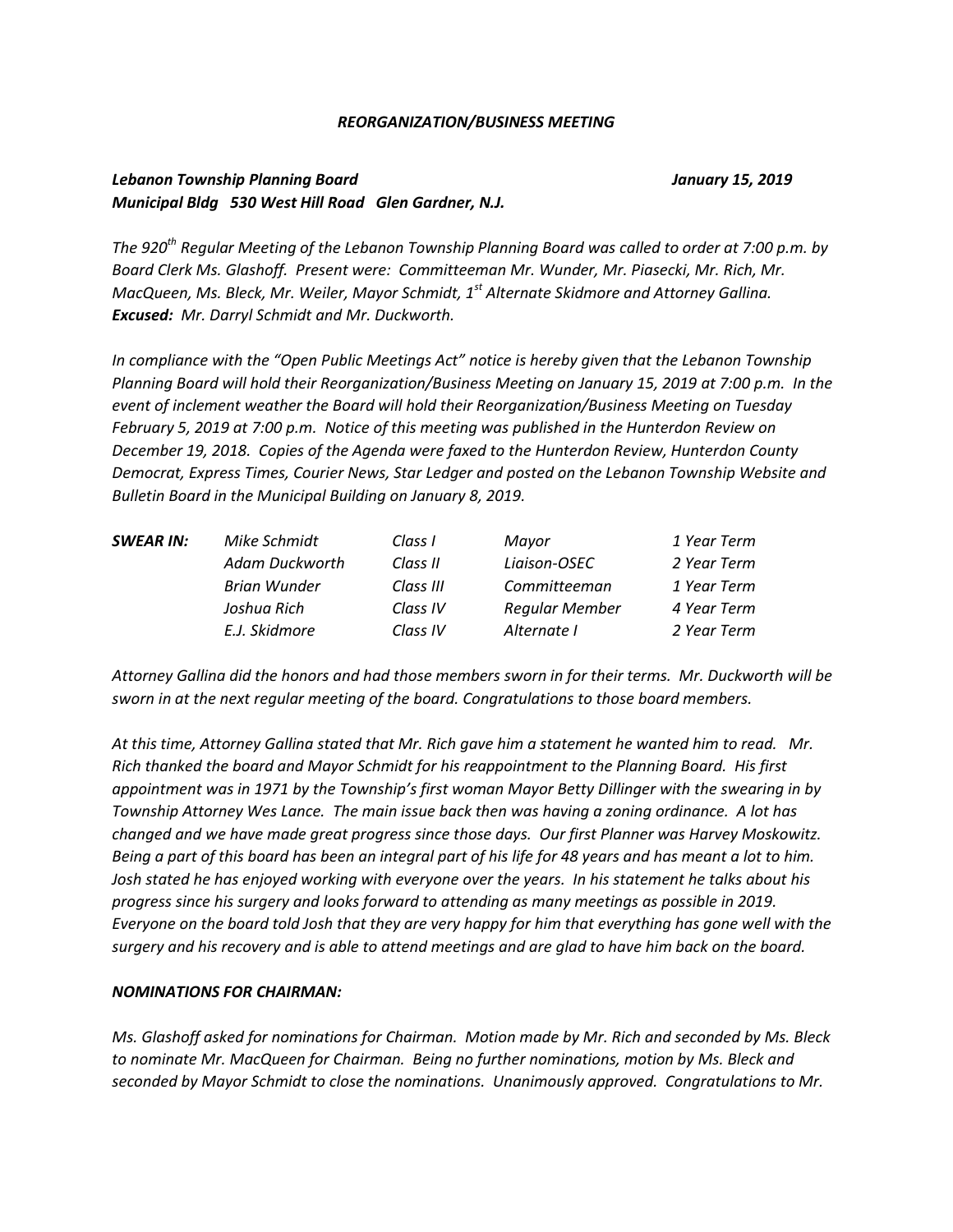# *Lebanon Township Planning Board January 15, 2019 Page 2*

*MacQueen. Chairman MacQueen informed the board that Ms. Glashoff is now the new Chair for East Amwell Land Use Board and referred to payback.*

## *NOMINATIONS FOR VICE CHAIR:*

*Motion by Mr. Rich and seconded by Mr. Piasecki to nominate Ms. Bleck as Vice Chair. Unanimously approved. Congratulations to Ms. Bleck*

### *NOMINATIONS FOR SECRETARY:*

*Motion by Ms. Bleck and seconded by Mayor Schmidt to nominate Rick Weiler as secretary. Unanimously approved.*

### *NOMINATIONS FOR ASSISTANT SECRETARY:*

*Motion by Ms. Bleck and seconded by Mr. Skidmore to nominate Mr. Piasecki as assistant secretary. Unanimously approved.*

### *APPOINTMENTS:*

- *a. John Gallina, Esq.*
- *b. James Kyle, PP*
- *c. Stephen Risse, Engr.*
- *d. Gail W. Glashoff, Board Clerk*
- *e. Mark Blount, Esq, (Alternate Attorney)*

*Ms. Glashoff noted that we will need to appoint an alternate Planner and Engineer. Ms. Glashoff noted that our Planner has a partner and if the board was interested she could contact Jim. Also, if the board was interested she could contact Ted Bayer as Steve's backup. The board agreed to have Ms. Glashoff make the calls.* 

#### *ADOPT RESOLUTIONS:*

## *a. Authorizing Agreement for Professional Services*

*Ms. Glashoff briefly went through the agreement. Motion by Ms. Bleck and seconded by Mr. Wunder to adopt the resolution for Agreement for Professional Services. Unanimously approved.*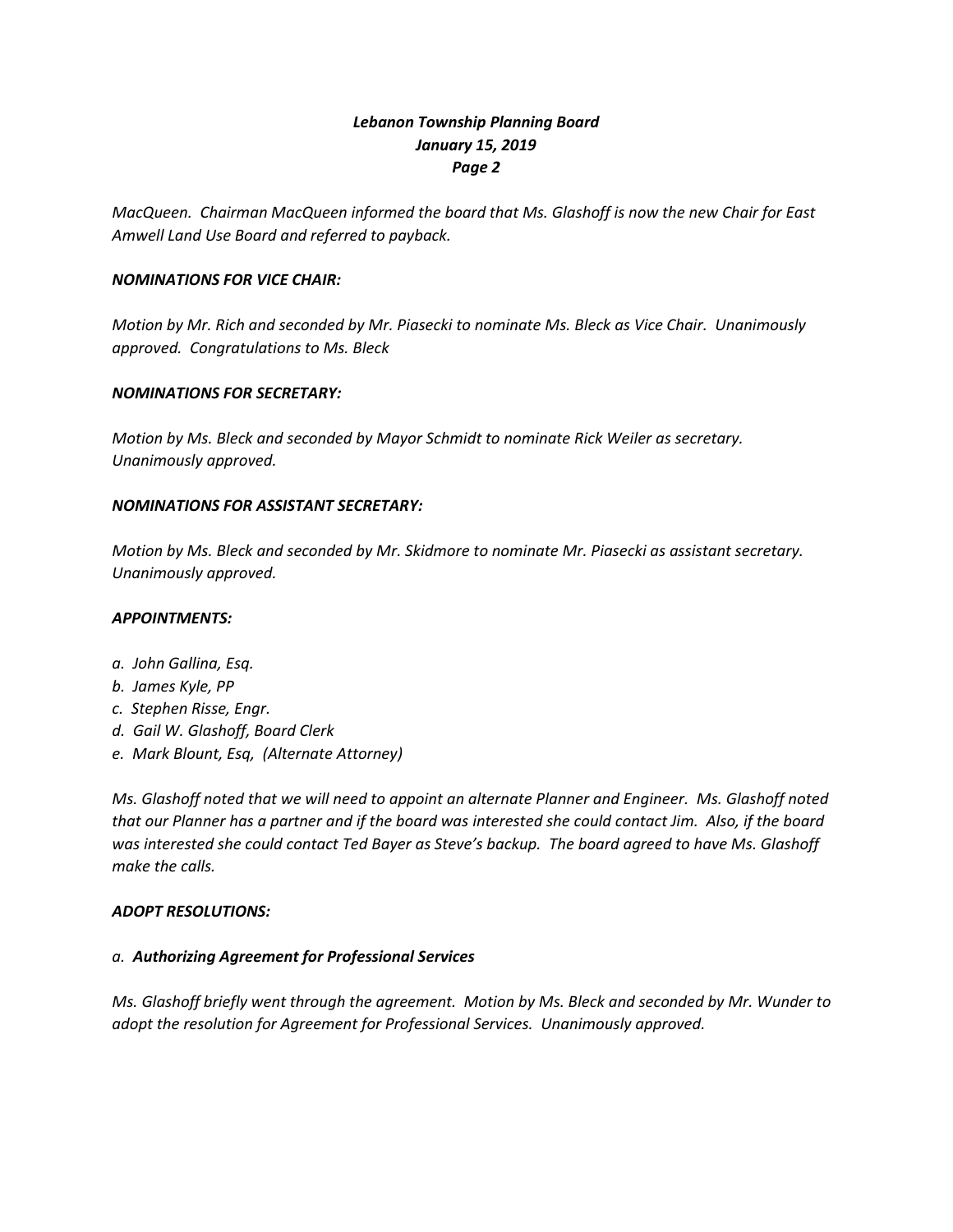# *Lebanon Township Planning Board January 15, 2019 Page 3*

### *b. Annual Notice Schedule 2019.*

*Ms. Glashoff went through the dates for 2019 and handed out the schedule to everyone. Motion by Mr. Piasecki and seconded by Ms. Bleck to approve the Meeting Schedule for 2019. Unanimously approved.*

## *ADOPT RESOLUTION FOR PROFESSIONALS ON PAY TO PLAY:*

*Motion by Ms. Bleck and seconded by Mr. Weiler to adopt the resolution for pay to play. Unanimously approved.*

### *ADOPT PROFESSIONAL CONTRACTS:*

- *a. John Gallina, Esq.*
- *b. James Kyle, PP*
- *c. Stephen Risse, Engr. (Bayer/Risse Engrs.)*
- *d. Mark Blount, Esq. (Alternate Attorney)*

*Ms. Glashoff informed the board that there were no increases in hourly rates for any of our professionals. Motion by Ms. Bleck and seconded by Mr. Piasecki to adopt all 4 contracts as presented. Unanimously approved.*

## *APPOINT APPLICATION REVIEW COMMITTEE:*

*The following board members volunteered: Mr. Skidmore, Ms. Bleck and Mr. Weiler*

*PRESENTATION OF MINUTES: October 16, 2018 Regular Meeting*

*Motion by Mr. Piasecki and seconded by Mayor Schmidt to approve the minutes as presented. Approved by all with Mr. Wunder abstaining.*

*December 4, 2018 Regular Meeting*

*Motion by Ms. Bleck and seconded by Mr. Skidmore to approve the minutes as presented. Approved by all with Mr. Wunder abstaining.*

## *ITEM FOR DISCUSSION:*

## *a. 2019 Budget*

*Ms. Glashoff went over all the line items and asked if the board wanted to adjust any of them. The Board stated that the budget looked good as presented. Chairman MacQueen asked for a motion.*